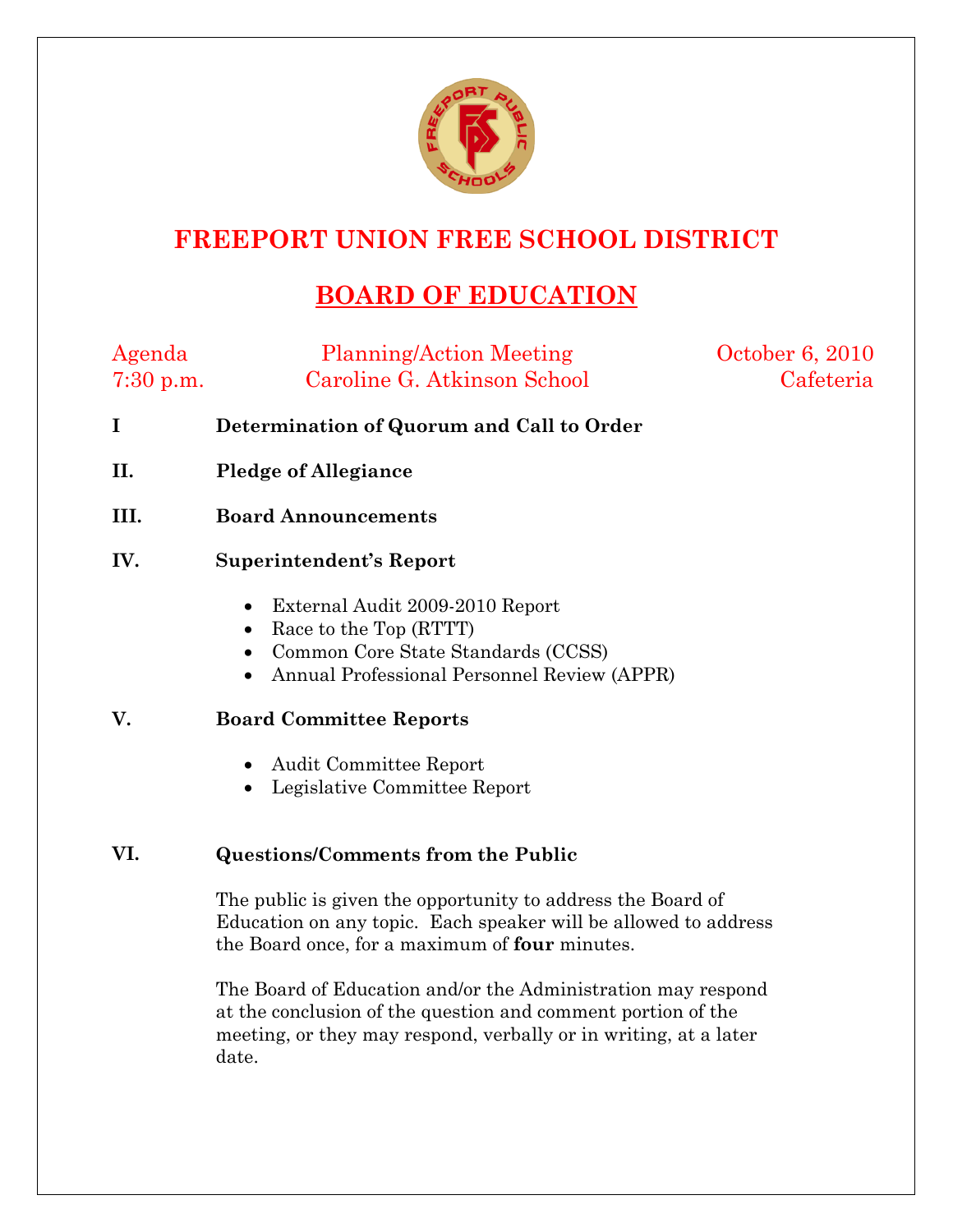#### **VII. Items for Action**

#### **A. Education**

1. Acceptance of the Minutes from the Committees on Special Education and Preschool Special Education

### **B Finance**

- 1. Budget Transfer- General Fund
- 2. Acceptance of the Final Copy of the Financial Statements for the Fiscal Year ending June 30, 2010.

#### **VIII. Review of the tentative Agenda for October 20, 2010, Board of Education Action Meeting.**

- **IX. Board Comments**
- **X. Superintendent's Comments**
- **XI. Adjournment**

#### **XII. Next Meeting**

The next meeting of the Board of Education will be held on October 20, 2010, at Bayview Avenue School.

All meetings begin at 7:30 p.m. unless otherwise noted.

Register to vote: Monday through Friday between 8:30 a.m. and 3:30 p.m. at the Administration Building, 235 N. Ocean Avenue.

**Visit our website at www.freeportschools.org**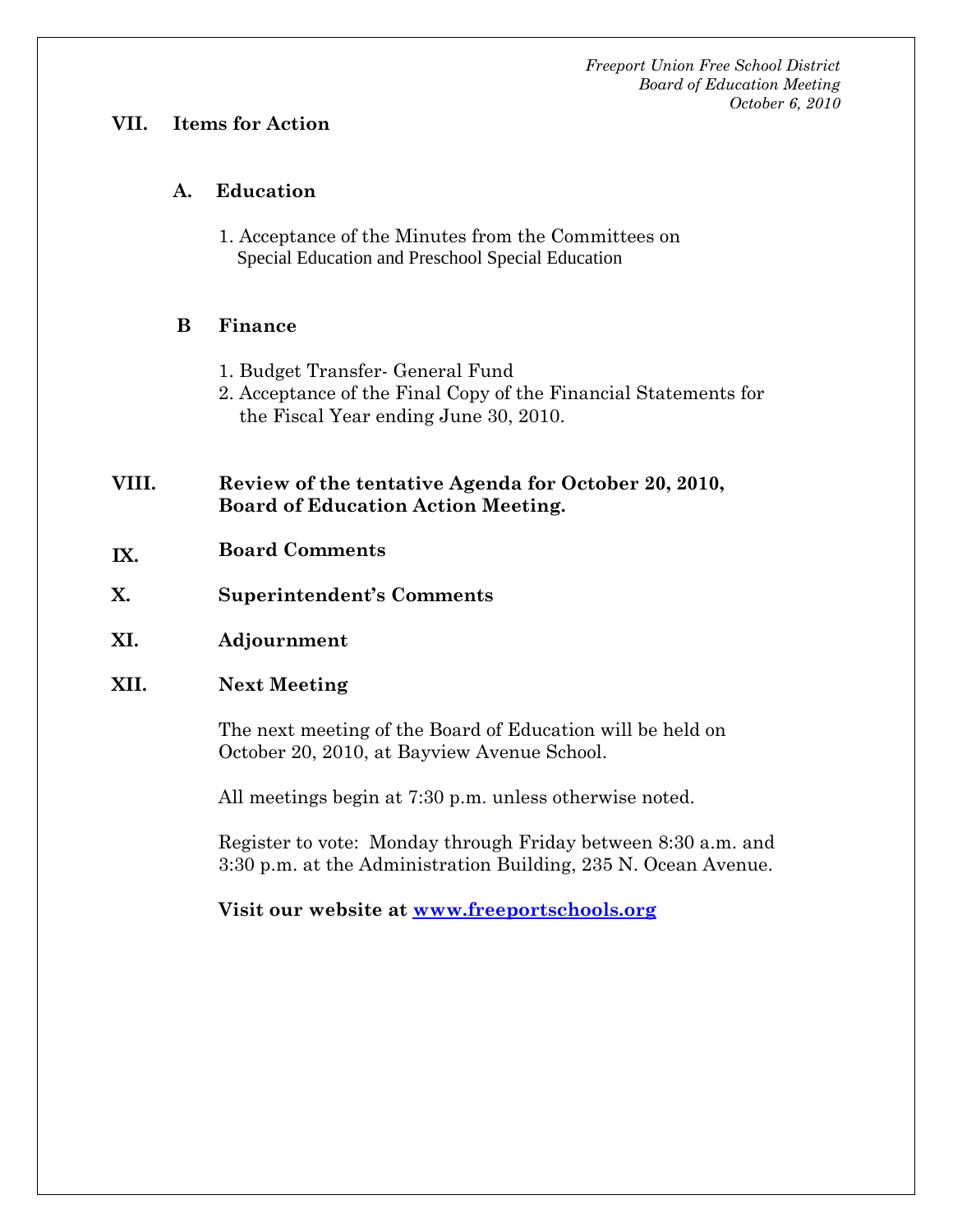**Item for Action** 

**A. Education**

**CSE/CPSE Minutes** 

**BE IT RESOLVED,** that the Board of Education of the Freeport Union Free School District hereby accepts the minutes of the meetings of the Committees on Special Education and Preschool Special Education for the following dates:

August 13, 2010, September 13, 14, 16, 23, 2010.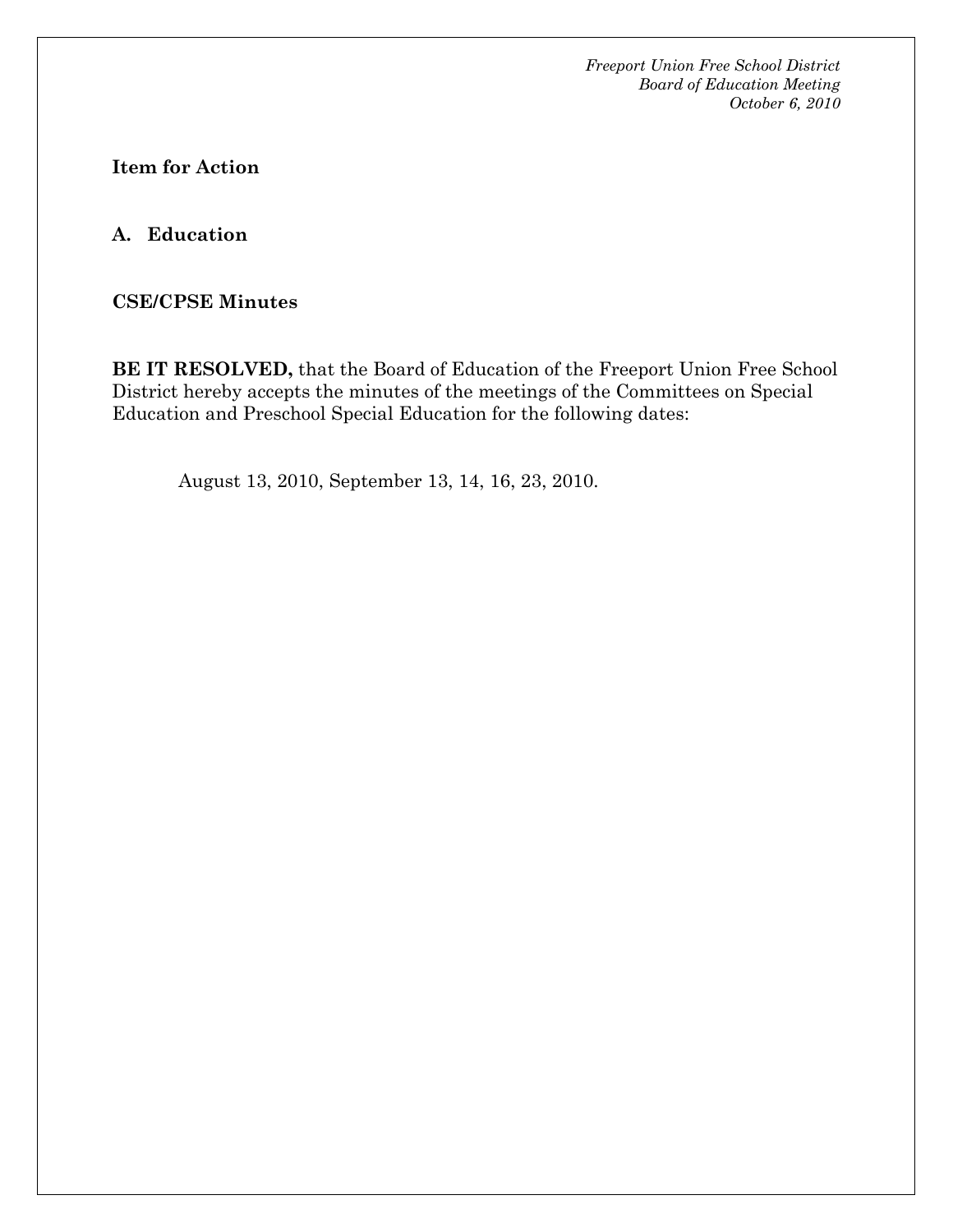#### **B. Finance**

## **1. Budget Transfers – General Fund Fiscal Year 2009-2010**

**BE IT RESOLVED,** that the Board of Education of the Freeport Union Free School District hereby approves the attached General Fund transfers for End of Year 2009-2010.